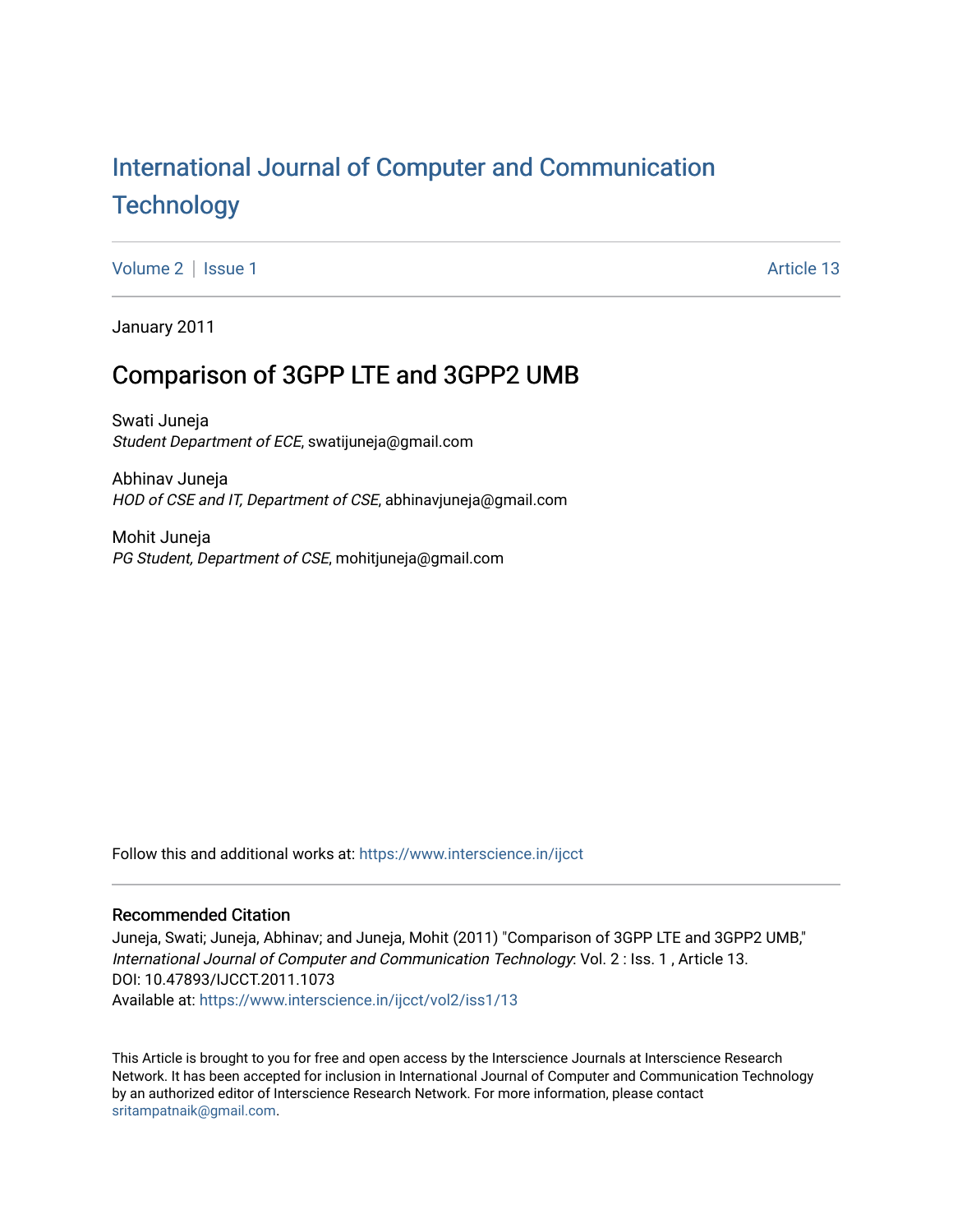# **Comparison of 3GPP LTE and 3GPP2 UMB**

**Swati Juneja Abhinav Juneja Mohit Juneja HOD of CSE and IT Department of ECE Department of CSE Department of CSE** 

**Abstract-In the last years, technology evolution in mobile communications is mainly motivated by three relevant agents: (1) the market globalization and liberalization and the increasing competence among vendors and operators coming from this new framework, (2) the popularization of IEEE 802 wireless technologies within the mobile communications sector and, finally, (3) the exponential increase in the demand for advanced telecommunication services. Concerning the last item, the envisaged applications to be supported by current and future cellular systems include Voice over IP (VoIP), videoconference, push-to-talk over cellular (PoC), multimedia messaging, multiplayer games, audio and video streaming, content download of ring tones, video clips, Virtual Private Network (VPN) connections, web browsing, email access, File Transfer Protocol (FTP). Thus, the race towards IMT-Advanced was officially started in March 2008, when a Circular Letter was distributed asking for the submission of new technology proposals. Previous to this official call, the 3rd Partnership Project (3GPP) established the Long Term Evolution (LTE) and the 3rd Partnership Project 2 (3GPP2) established the Ultra Mobile Broadband. In this paper we have conducted a comparative study between UMB and 3GPP LTE by focusing on their first layers, i.e. Physical layer. The comparison specifically includes system architecture, radio aspects of the air interface such as radio access modes, multiple access technologies, multiple antenna technologies, modulation and mobility.** 

## **1. Introduction**

The Ultra Mobile Broadband (UMB) system [1] is a next generation MIMO-OFDMA based Wireless WAN (WWAN) standard being developed by the  $3<sup>rd</sup>$  Generation Partnership

Project 2 (3GPP2), to enable ultra-high data rate mobile wireless connectivity. It is designed for robust mobile broadband access and is optimized for high spectral efficiency and short latency using advanced modulation, link adaptation and multi-antenna transmission techniques. In addition, fast handoff, fast power control, and inter-sector interference management are embedded in the design to facilitate communication in highly mobile environments.

 The UMB system uses Orthogonal Frequency Division Multiplexing (OFDM) as the main modulation technique [2]. It employs sophisticated channelization techniques to facilitate high throughput and high reliability. It incorporates adaptive coding and modulation with synchronous Hybrid ARQ (HARQ) and turbo coding with variable retransmission latency. The UMB forward link supports MIMO (both single codeword with closed loop rate and rank adaptation and multi-codeword (layered) with per-layer rate adaptation) with closed loop precoding and space division multiple access (SDMA). The peak rate reaches 300 Mbps on forward link in a 20MHz system. The reverse link supports quasi-orthogonal transmission: orthogonal transmission based on OFDMA technique and non-orthogonal across multiple receives antennas.

The reverse link employs CDM waveform for the control segment to allow statistical multiplexing of various control channels, fast access, and request. The CDMA reverse link control segment also provides a wideband reference for power control, subband scheduling and efficient handoff support. The UMB standard can operate in a wide range of deployments, thereby providing WWAN operators great flexibility in optimizing their networks. For example, UMB can operate in a wide range of bandwidths  $(1.25 \text{ MHz} - 20)$ MHz); this flexibility enables an operator to customize a UMB system for the spectrum available to the operator. The UMB system has a unified design for full and half duplex FDD and TDD and a scalable bandwidth from 1.25 to 20 MHz for variable deployment spectrum needs.

68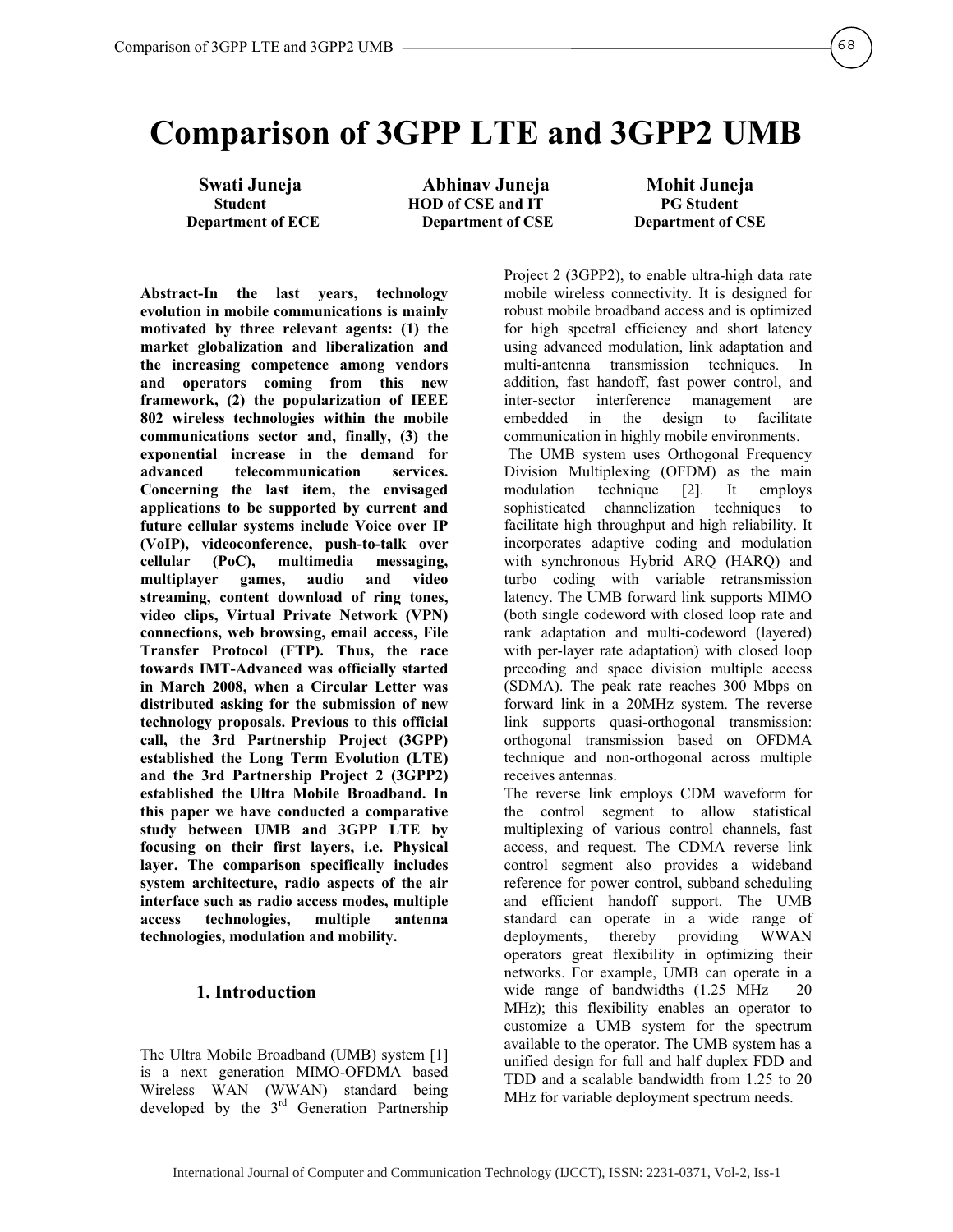LTE is the part of 3GPP and evolved from the evolution of UMTS/HSPA cellular technology to meet current user demands of high data rates and spectral efficiencies. LTE specifications are jointly based on E-UTRA and E-UTRAN. The version specification for LTE is released in 3GPP Release 8. LTE uses OFDMA radio access technology in downlink and SC-FDMA in the uplink. The use of SC-FDMA in the uplink reduces PAPR as compared to OFDMA. The downlink peak data rates range from 100 Mbps to 326.4 Mbps depending on the modulation technique and antenna configuration used. LTE aims at providing data rates, IP backbone services, flexible spectrum, lower power consumptions and simple network architecture with open interfaces.

69

## **2(a) ARCHITECTURE of UMB**

UMB supports a flat all IP architecture where all packets, voice, or data go through the same path .Flat networks provides faster responses, and therefore more applications can be offered. UMB architecture consists of Access Terminals (ATs) and Access Networks (ANs) as shown in Fig.1.

**An Access Terminal** has a radio interface to communicate with the Access Networks. An AN is a network entity that contains an Access Network Route Instance (ANRI) for the purpose of logically communicating with the AT. An AT maintains an In Use instance (akaRoute) that is associated with each AN it is in communication with. ANs may talk to each other through Route Protocol using Inter-Route Tunneling Protocol. Thus, AT may initiate multiroute with different ANs at a given time. UMB utilizes CAN as an Access Network.



#### **Converged Access Network (CAN)**

CAN architecture is composed of Access Gateways (AGWs), evolved Base Stations (eBSs), and Session Reference Network

Controllers (SRNCs) in addition to Access Terminals (ATs), Home Agent (HA), AAA server etc as shown in figure 2. The CAN architecture, as defined by 3GPP2, does not require a centralized entity such as a BSC in the exiting architecture. In CAN architecture, there is no need to coordinate the connection state across the UMB's BS equivalent, the Evolved Base Station (eBS). The eBSs of the UMB radio access network connect to a common access gateway (AGW), which provides a point of IP attachment for the AT to the packet data network.



#### **Figure 2: CAN architecture**

## **2(b) ARCHITECTURE of LTE**

LTE ARCHITECTURE:-The architecture is mainly divided into two parts -a radio access network part and a core network part. Functions like modulation, header compression and handover belong to the access network, whereas other functions like charging or mobility management are part of the core network. In case of LTE, the radio access network is E-UTRAN and the core network EPC [3].

#### **RadioAccessNetwork**

The radio access network of LTE is called E-UTRAN and one of its main features is that all services, including real-time, will be supported over shared packet channels. This approach will achieve increased spectral efficiency which will turn into higher system capacity with respect to current UMTS and HSPA. An important consequence of using packet access for all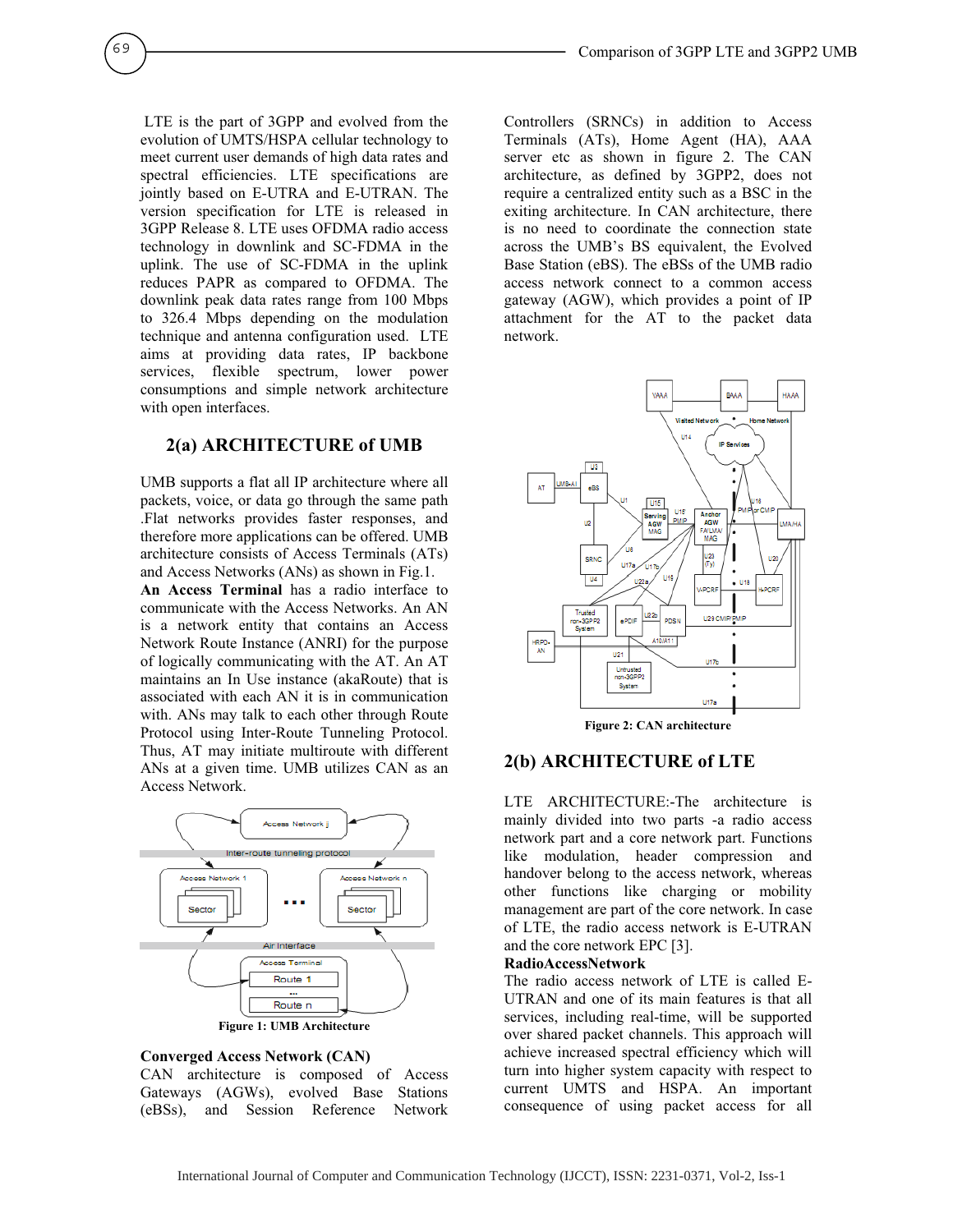services is the better integration among all multimedia services and among wireless and fixed services. The main philosophy behind LTE is minimizing the number of nodes. Therefore the developers opted for single-node architecture. The new base station is more complicated than the Node B in WCDMA/HSPA radio access networks, and is consequently called eNB (Enhanced Node B). The eNBs have necessary functionalities for LTE radio access network including the functions related to radio resource management.



**Figure 3: LTE (release 8) architecture** 

#### **Core Network**

Core network is known as EPC in SAE. The key responsibilities of CN include bearer establishment and control of UE. EPC is made of various logical nodes.

- ¾ Mobility Management Entity (MME).
- ¾ Packet Data Network Gateway (P-GW).
- ¾ Serving Gateway (S-GW).
- ¾ Policy Control and Charging Rules Function (PCRF).
- ¾ Home Subscriber Server (HSS).



**Figure 4:** 

## **3. RADIO ASPECTS OF AIR INTERFACE**

**A. Radio Access Modes**: - UMB was originally destined to support both FDD and TDD modes, but later on more attention was paid to the development of the FDD mode. In TDD mode the ANs must be synchronized with each other, but in FDD mode they may or may not be synchronized. While in LTE, both TDD and FDD can be used. In FDD, BS and mobile user transmit and receive simultaneously due to allocation of separate frequency bands. While in TDD, downlink and uplink transmit in different times due to sharing of same frequency.

#### **B. Data Rates**

The peak data rates of LTE and UMB depend upon multiple antenna configuration and modulation scheme used. The peak data rates of LTE and UMB in DL and UL are given in table 1[4]

| Technology                         | Downlink(DL)    | Uplink(UL)          |  |
|------------------------------------|-----------------|---------------------|--|
| LTE.                               | 350(Mbps)       | $200(Mbps)4\times4$ |  |
|                                    | $4\times4$ MIMO | <b>MIMO</b>         |  |
| UMB                                | 288             | 75                  |  |
| Table 1: Data Rates of LTE and UMB |                 |                     |  |

#### **C. Multiple Access Technology**

 The multiple access technologies used by LTE and UMB are quiet similar except with some difference in the uplink. In UMB

70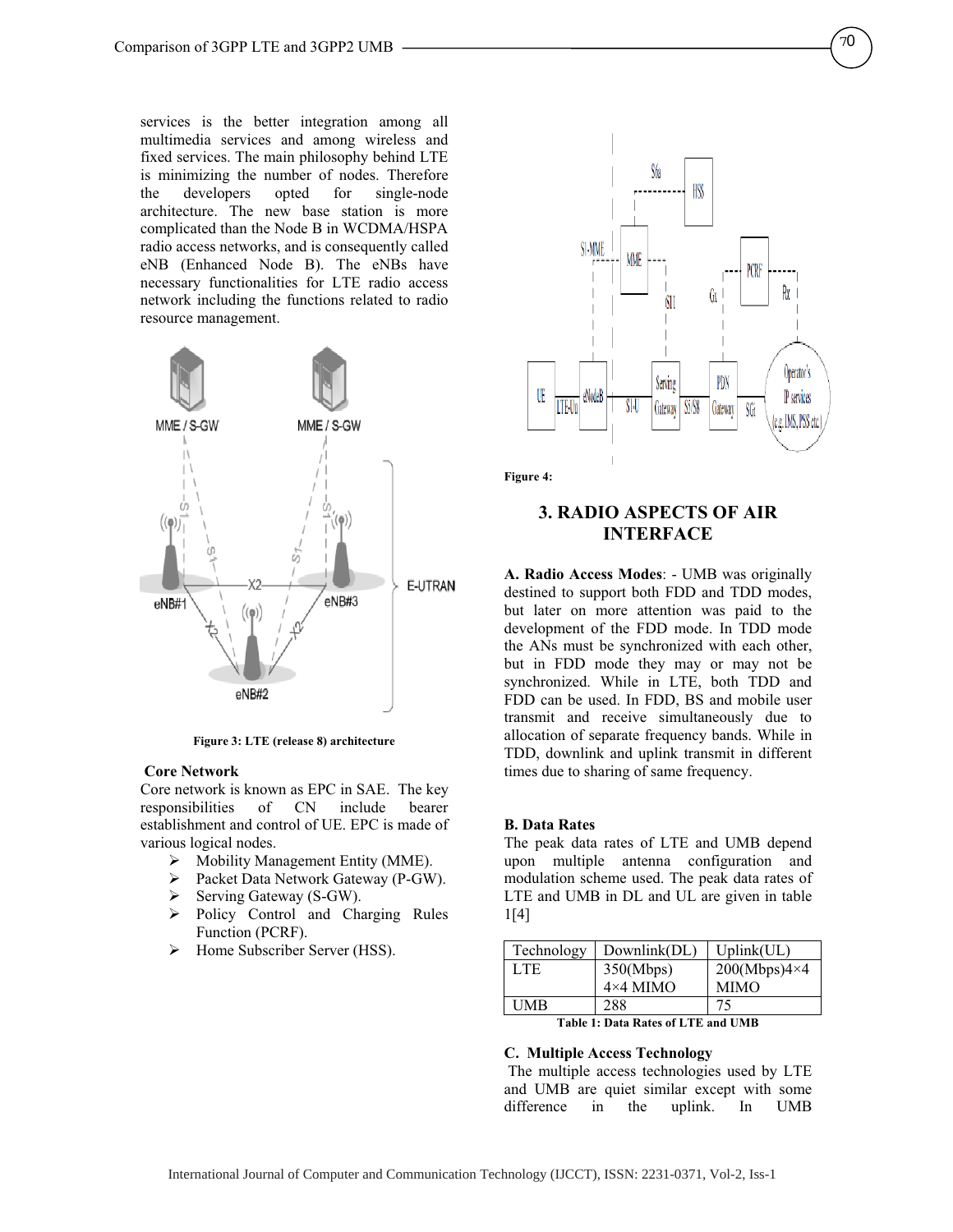Uplink/Downlink and LTE downlink we use OFDMA. While in LTE uplink we use SC-FDMA. The benefit of SC-FDMA in the uplink is the reduction of the PAPR.

#### **OFDMA**

71

It is an extension of OFDM and is used in downlink of LTE and uplink/downlink of UMB.<br>In OFDMA, subcarriers are allocated In OFDMA, subcarriers are allocated dynamically to users in different time slots.

#### **SC-FDMA**

SC-FDMA is an extension of OFDMA and is used in the uplink of LTE. SC-FDMA significantly reduces PAPR as compared to OFDMA by adding additional blocks of DFT and IDFT at transmitter and receiver. However, due to existing similarities with OFDMA, parameterization of LTE in the uplink and downlink can be harmonized

#### **4. Modulation Parameters**

UMB and LTE support flexible bandwidth from 1.25 MHz to 20 MHz's. There are various modulation parameters (such as subcarrier spacing, FFT size etc.) which are given in table 2.

|                                | 3GPP LTE                                               | 3GPP2 UMB                                            |
|--------------------------------|--------------------------------------------------------|------------------------------------------------------|
| Channel bandwidth              | 1.25, 2.5, 5, 10, 15, and 20 MHz                       | 1.25, 2.5, 5, 10, and 20 MHz                         |
| DL (FL) multiple access        | OFDMA                                                  | OFDMA                                                |
| UL (RL) multiple access        | SC-FDMA                                                | OFDMA & CDMA                                         |
| Subcarrier (tone) mapping      | Localized (block)                                      | Distributed & block                                  |
| Subcarrier hopping             | Yes                                                    | Yes                                                  |
| Data modulation                | QPSK, 16-QAM, and 64-QAM                               | QPSK, 8-PSK, 16-QAM, and 64-QAM                      |
| Subcarrier spacing             | 15 kHz                                                 | 9.6 kHz                                              |
| FFT size / usable subcarrierst | 512 / 301 samples                                      | 512 / 256~480‡ samples                               |
| Channel coding                 | Convolutional coding & turbo coding                    | Convolutional coding, turbo coding,<br>& LDPC coding |
| <b>MIMO</b>                    | SCW & MCW Precoding, SFBC/STBC,<br>Switched TxD, & CDD | SCW & MCW Precoding, STTD, SDMA,<br>& Beamformina    |

**Table 2: Modulation Parameters of LTE and UMB** 

#### **5. Multiple Antenna Techniques**

UMB and LTE use multiple antenna configurations in uplink and downlink in order to increase capacity, diversity, data rates and efficiency as compared to single antenna systems. The advanced antenna techniques used by LTE are beamforming, Spatial Division

Multiple Access (SDMA) and MIMO. The antenna configuration supported by LTE DL is (2x2) and (4x4) having 2 or 4 antennas at eNodeB and 2 or 4 antennas at UE. The UL of LTE supports 2x2 MIMO having 2 antennas at UE as well as at eNodeB. In addition, the number of code words used by LTE is 2 which are independent of the antenna configuration. UMB simultaneously supports multiple antenna operations including MIMO, SDMA, and beamforming. MIMO procedures consist of (a) single-code word (SCW) or multicode word (MCW) operations, (b) precoding, (c) permutation matrices for multicode word MIMO and/or SDMA. There are multiple physical antennas and a logical antenna is defined as a linear combination of physical antennas that is slowly varying over time and frequency.

#### **4. Standardization Organization**

The introduction of Mobile WiMAX led both 3GPP and 3GPP2 to develop their own version of beyond 3G systems based on the OFDMA technology and network architecture similar to that in Mobile WiMAX. The beyond 3G system in 3GPP is called evolved universal terrestrial radio access (evolved UTRA) and is also widely referred to as LTE (Long-Term Evolution) while 3GPP2's version is called UMB (ultra mobile broadband) as depicted in Figure 5[5].



**Figure 5:Standardization Organization of LTE and UMB**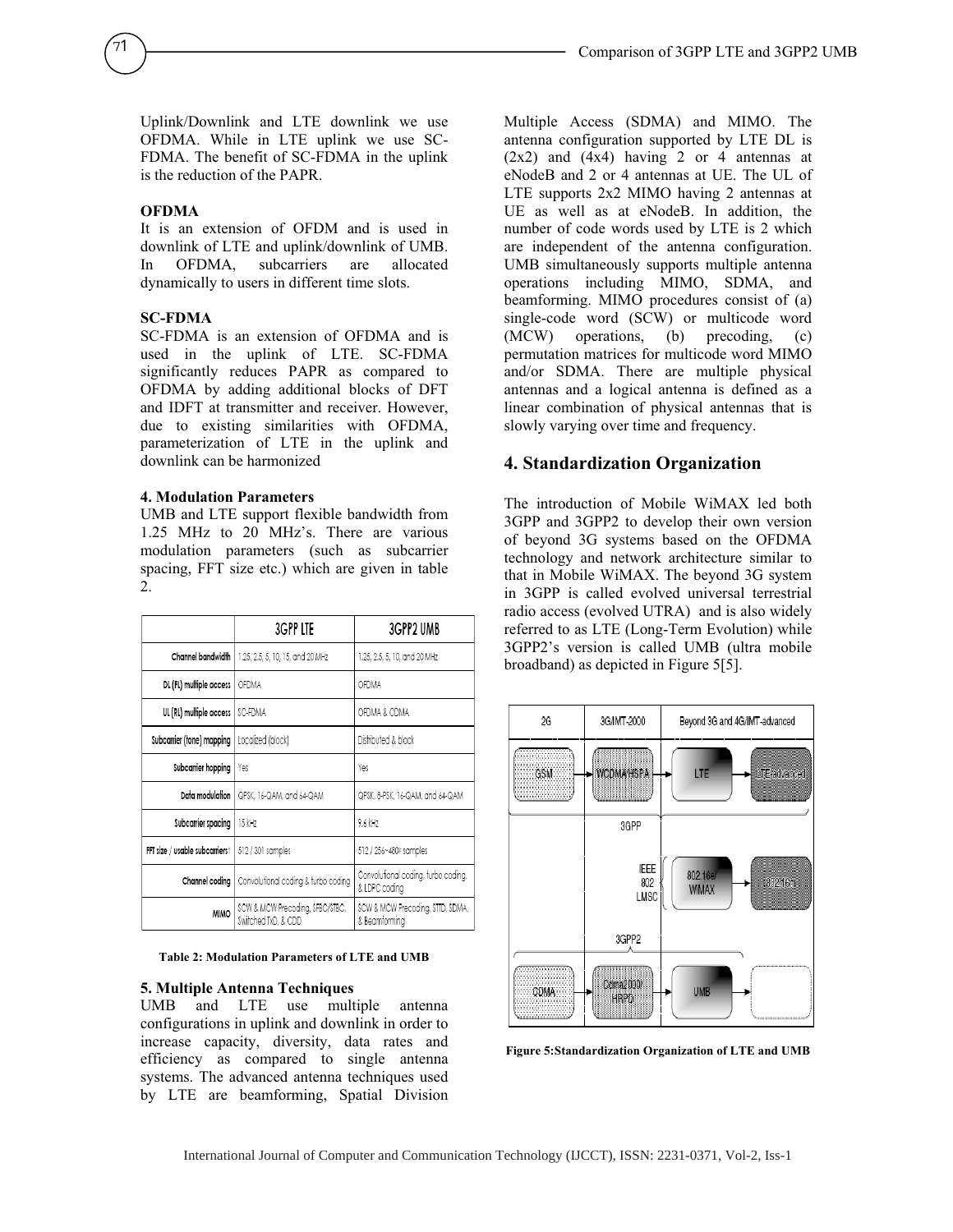### **5. MOBILITY**

LTE supports RRC\_IDLE and RRC-CONNECTED modes to provide mobility. LTE supports Inter Cell Soft Handovers and Inter RAT handovers with mobility speeds up to 350 km/h. In UMB, mobility is supported at the link layer and in the IP layer through mobile IP. The mobility scenarios for UMB consider three types of mobility: within AGW domain, across AGW domain, and between different technologies. In UMB, there is a multiroute feature which is introduced to provide flexible and seamless handover experience. Multiroute functionality enables AT to establish more than one route with different eBSs in the active set. Route is defined as a protocol stack, which is instantiated per eBS. Maximum 6 routes are supported when active; however, in idle mode only one route with SRNC is supported. This allows AT to maintain FL with one eBS and RL with another eBS, simultaneously. Multiroute aims to provide fast switching between eBSs with low associated overhead. AT can communicate to eBS before any handoff and has the advantage of selecting the best serving eBS for optimized OTA performance with minimum overhead of switching.

## **6. COMPARATIVE SUMMARY**

A brief comparative summary of both the technologies is given in table 3.

| <b>PROTOCOL</b> |          | UMB               |
|-----------------|----------|-------------------|
|                 | LTE.     |                   |
| Standardization | 2008     | 2007              |
| Standardizing   | 3GPP     | 3GPP <sub>2</sub> |
| Organization    |          |                   |
| Core Network    | IP based | IP based          |
|                 |          |                   |

| Multiple Access<br>Techniques            | UP:<br><b>SC-FDMA</b><br>DL:<br><b>OFDMA</b>                  | <b>UP:OFDMA</b><br>DL:OFDMA                                                      |
|------------------------------------------|---------------------------------------------------------------|----------------------------------------------------------------------------------|
| Mode For Full<br>Duplex<br>Communication | FDD and<br><b>TDD</b>                                         | <b>FDD</b>                                                                       |
| <b>Advanced Antenna</b><br>Techniques    | <b>MIMO</b>                                                   | MIMO,SDMA,<br>Beamforming                                                        |
| <b>Seamless Mobility</b>                 | Yes                                                           | Yes                                                                              |
| Power Saving                             | Yes                                                           | Yes                                                                              |
| QOS                                      | End to End                                                    | End to End                                                                       |
| Bandwidth                                | 1.25 to 20<br>MHz                                             | 1.25 to 20 MHz                                                                   |
| Subcarrier spacing<br>of OFDM            | 15KHz                                                         | 9.6KHz                                                                           |
| Scheduling method<br>of users            | Time and<br>Frequency                                         | Time and<br>Frequency                                                            |
| Peak Data Rate                           | 100 Mbps                                                      | 288 Mbps                                                                         |
| Positioning                              | Migration<br>from W-<br><b>CDMA</b>                           | Migration from<br><b>CDMA 2000</b>                                               |
| Delay Time                               | Access time<br>of link<br>layer, less than<br>5 <sub>ms</sub> | AAccess time<br>of link<br>layer, less than<br>10ms, hand off<br>less than 20 ms |
| Subcarrier number<br>of OFDM             | 76-2048                                                       | 128-2048                                                                         |
| Supported speed of<br>mobile vehicle     | Stationary to<br>350 Km/hr                                    | Stationary to<br>350 Km/hr                                                       |
| Others                                   | DoComo to<br>lanch service<br>in 2009-2010                    | Qualacom n<br>halted it as 4G<br>in the end of<br>2009                           |

#### **Table 3: Comparative Summary of UMB and LTE**